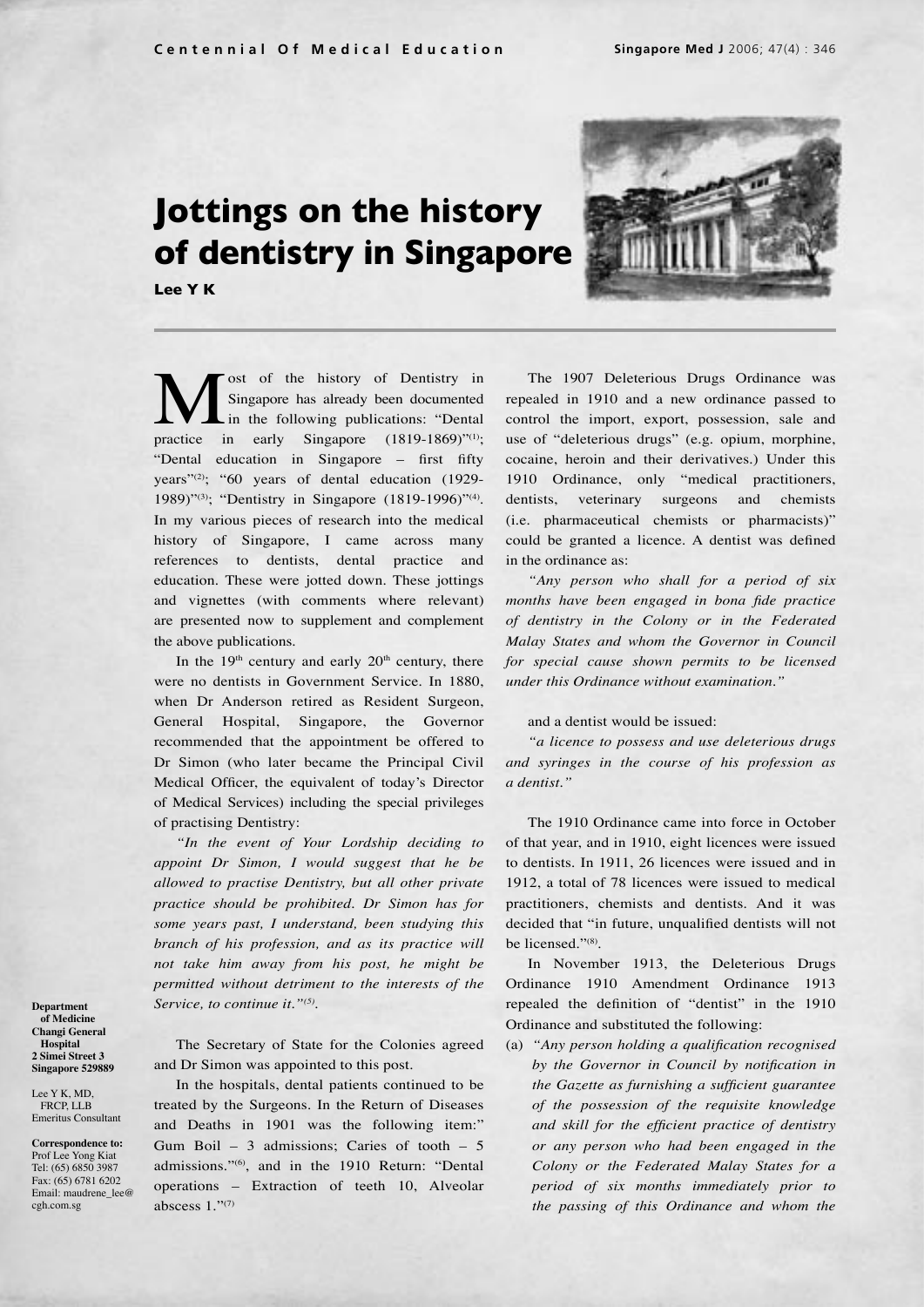*Governor in Council for special cause shown permits to be licensed under this Ordinance without examination."*

and (b) anyone who had been previously licensed under the 1910 Ordinance:

*"Any one who has been licensed as a dentist under the principal Ordinance (1910) before the commencement of this Ordinance and whose licence has not been cancelled may be so licensed after the commencement of this Ordinance."*

Ordinance XII of 1913 (King Edward VII Medical School) empowered the Council of the School to grant after such examination as it considered proper certificates of competency to dentists resident in the Colony. This was necessary because the 1913 Deleterious Drugs Ordinance made it illegal for unlicensed dentists to possess and use deleterious drugs in their practice. To be licensed they had to have a recognised qualification.

The Medical School arranged the syllabus and held classes at the School for candidates for the Certificate in Dentistry, as it was then compulsory for all unqualified or unlicensed dentists to take this examination for the licence to practise $(9)$ .

In 1914, three dentists passed the first qualifying examination held by the Medical School. The records showed $(10)$ :

*"Dental Certificate. The following were granted the certificate after a practical and viva voce examination conducted by Dr T O Naughton, D.D.S., and Mr Butler, L.D.S. (Eng):*

*R Nakayama, Shize Shinya, J Ikeda.*

*They all showed a considerable degree of knowledge of their work."* 

In 1923, the Medical Officer i/c Boys' Schools had this to say:

*"........... Out of a total of 2,573 boys examined, 1,573, i.e. 61% were found to have caries ranging from that of a single tooth to that of the complete set. The Chinese I have found to be the greatest sufferers, which possibly may be due to one of the two factors, firstly errors in diet, and secondly neglect in the care of the teeth, or more probably a combination of both. Indians have in the majority of cases sound teeth."*

In the Girls' Schools, of 2,417 children examined, 50% had dental caries.

On June 30, 1924, the Dentists Registration Bill was read the first time in the Legislative Council; the second reading and committee stage were on September 15, 1924; and the third reading when the bill was passed was on October 6,  $1924^{(12)}$ .

This Ordinance (Ordinance XIII of 1924) "An Ordinance for the Registration of Dentists" was the first ever legislation in Singapore to control and regulate the practice of dentistry. It came into force on December 1, 1924.

Among other things, the Ordinance defined "dentistry" legally as follows:

*"A person shall be deemed to practise dentistry within the meaning of this Ordinance who, for the sake of gain or otherwise holds himself out, whether directly or by implication, as practising or being prepared to practise dentistry or treats or attempts to treat or professes to treat, cure, relieve or prevent lesions or pain of the human teeth or jaws, or performs or attempts to perform any operation thereon, or inserts or attempts to insert any artificial teeth or appliances for the restoration, regulation, or improvement of the teeth or accessory structures."*

The Ordinance also constituted the Dental Board and established the Register of Dentists. It also stated who were the persons entitled to registration:

- *"(a) any person who holds a degree or diploma of any examining body in the British Empire or in any foreign country that is recognised by the General Medical Council of Great Britain and Ireland as registrable in the Dental Register (i.e. the General Medical Council's Dental Register);*
- *(b) any person who holds a degree or diploma of any examining body which may from time to time be recognised by the Dental Board as entitling the holder to registration under this Ordinance; and*
- *(c) any person who has actually been engaged as his principal means of livelihood in the practice of dentistry in the Colony or Federated Malay States for a period of three years prior to the date on which this Ordinance comes into force: provided that such persons shall furnish evidence of good character which shall satisfy the Dental Board; and provided that such persons shall make application for registration under this Ordinance within six months after the date on which the Ordinance shall come into force."*

What is also interesting are the exemptions from the Ordinance:

*"The following persons shall be exempted from the application of this Ordinance:*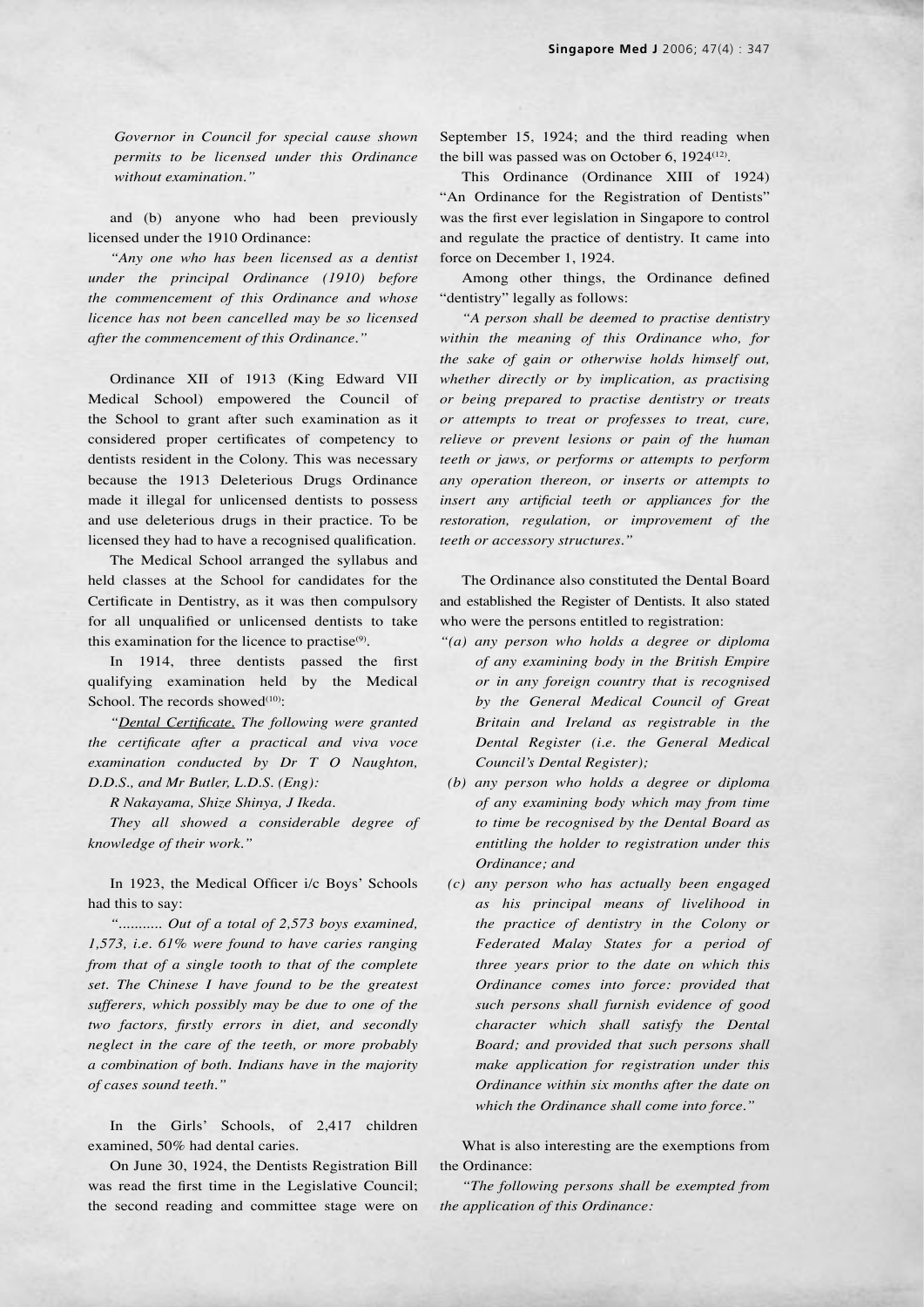- *(a) registered medical practitioners, who may extract teeth for the relief of pain or apply remedies for such purposes;*
- *(b) any licensed chemist (i.e. pharmacist) who may extract teeth when the case is urgent and when no registered medical practitioner or registered dentist is available; and*
- *(c) practitioners of an Indian, Chinese or other Asiatic system of dentistry who practise tooth extraction only: provided that such persons do not make use of any drug specified in Ordinance No. 124 (Deleterious Drugs)."*

In 1925, there was a glimmer of the beginnings of a Government Dental Service and dental education. On receipt of the 1923 Annual Medical Report, the Secretary of State asked his Advisory Medical and Sanitary Committee for their comments. They commented on the high incidence of dental caries among school children and suggested that "provision should be made for a Dental Institute so that early treatment could be given ......." This advice was transmitted to the Governor<sup>(13)</sup>.

The Deleterious Drugs Ordinance was amended in 1925. In 1926, a Japanese dental surgeon (Mr K Honma) agreed to treat children with caries at reduced rates. Mr W Foune, a Chinese, also agreed to do so in 1928. The Deleterious Drugs Ordinance was consolidated and amended again in 1927 and 1928.

Some correspondence between the Governor and the Secretary of State in 1928 and 1929 will now be quoted:

## To S of S  $(21.5.1928)^{(14)}$ :

*"Request necessary steps may be taken to fill the post of Professor of Dental Surgery. ......... Particulars of appointment to be advertised in the British Medical Journal or other suitable periodical.*

*Applications have been received from Mr C F Mummery and Mr H Harley Clarke, practising dentists in Kuala Lumpur and Singapore respectively."*

# **To S of S (Telegram) (7.9.1928)(15):**

*"With reference to your telegram dated 27th August prefer to retain 3-year agreement for Professor of Dental Surgery. Students who were studying for the preliminary examination at the time my despatch was written have all unexpectedly*  failed to pass. Therefore regret that I consider it *advisable to defer appointment of the Professor of Dental Surgery for the present."*

# **From S of S (20.9.1928)(16):**

*"Re telegram 7.9.1928 re vacant post of Professor of Dental Surgery, College of Medicine, Singapore, state approximately when post is to be filled."*

# **To S of S (4.1.1929)(17):**

*"Reference to Despatch 416 of 20.9.1928, request that steps may be taken to fill the vacant post of Professor of Dental Surgery about May 1st 1929. It is anticipated that several students will pass their first year's examination in March 1929, and the new Professor should, if possible, begin his first course of lectures on June 1st. It is essential that the Professor should be a successful teacher of Asiatic students, and I am advised that it would be unwise to offer a permanent appointment for the start, even though the probationary period may possibly deter a first class candidate from applying for the post."*

#### **To S of S (20.3.1929)(18):**

*"Fill post of Dental Mechanic, College of Medicine. Professor of Dental Surgery to be asked to select and order before he leaves England, the chairs, instruments and other equipment, which he considers necessary, up to a maximum cost of £500. There is no suitable equipment available locally."*

# **To S of S (Telegram) (22.5.1929)(19):**

*"Reference my despatch of 4th January. May appointment of Professor of Dental Surgery be expected shortly."*

## **From S of S (15.7.1929)(20):**

*"Reference telegram 22 5.1929, selected Mr E K Tratman, BDS, for appointment as Professor of Dental Surgery."*

## From S of S  $(17.5.1929)^{(21)}$ :

*"Acknowledge receipt of despatch (8.12.1928) forwarding Annual Medical Report 1927. Comments of the Colonial Advisory Medical and Sanitary Committee: ........*

*6. The Committee noted with regret that full advantage is not taken of the facilities provided for obtaining dental treatment and they hoped that efforts would be made to encourage pupils in the schools to seek advice on the subject of their teeth and obtain dental treatment where necessary. ....."*

# **To S of S (27.7.1929)(22):**

*"Reference despatch (17.5.1929). Memo by the Principal Civil Medical Officer regarding comments*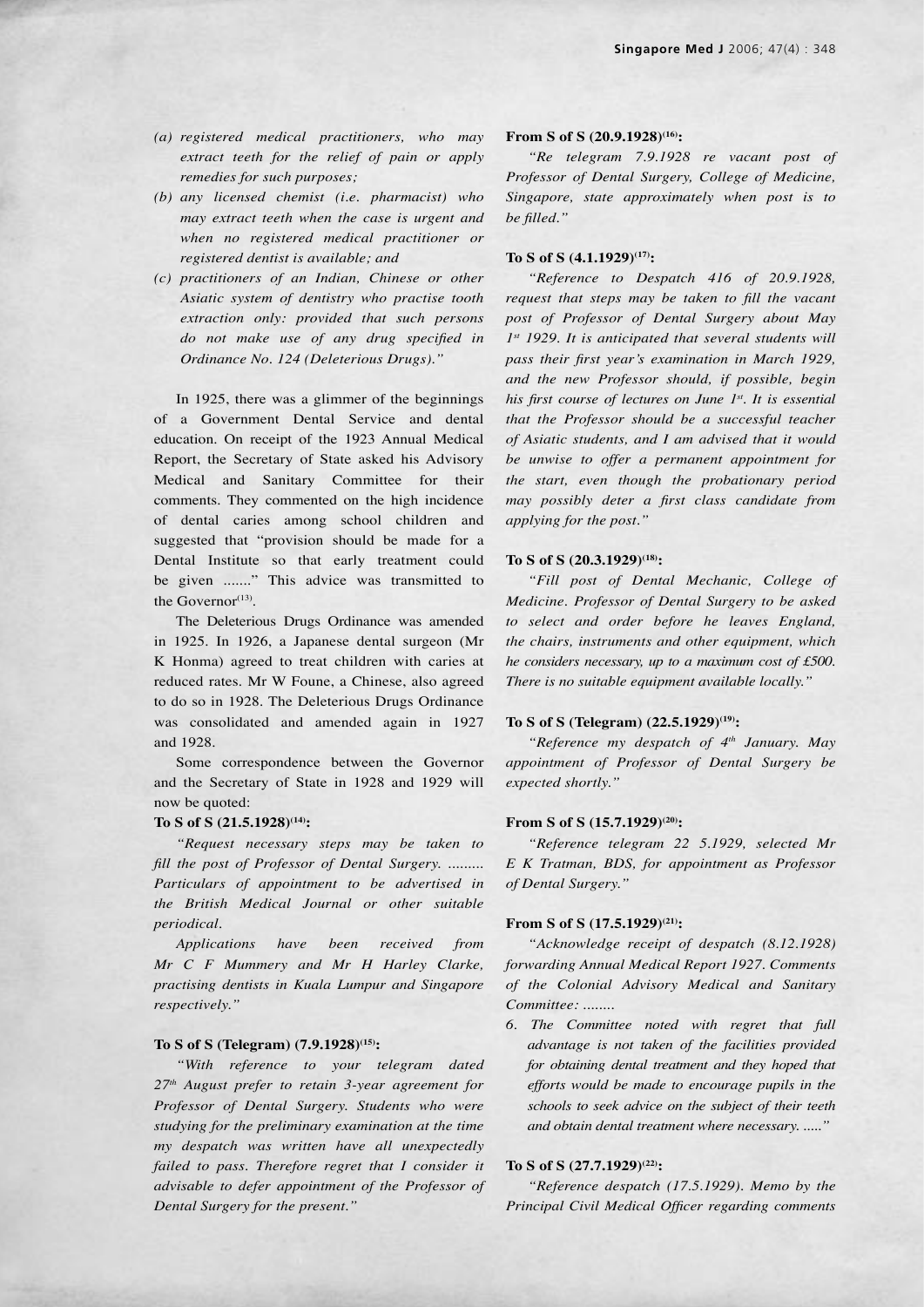*of the Colonial Advisory Medical and Sanitary Committee on the high death rate for Malaria, etc. ....... As regards para 6 of the despatch, the Principal Civil Medical Officer reports as follows:*

*A Dental School has been started in the College of Medicine. The early arrival of the Professor of Dental Surgery is expected. His advice will be taken as to the most effective method for the wide spread treatment of school children. The instruction of local students in Dentistry is calculated to raise the standard of dentistry and to improve greatly the facilities for dental treatment in the Colony.*

*I would add that the Director of Education has been requested to arrange for the pupils of the schools to be advised on the subject of their teeth and to obtain whatever dental treatment is necessary. ........."*

# From S of S  $(26.8.1929)^{(23)}$ :

*"Reference despatch (21.5.1928) re application of Mr H H Clarke for the post of Professor of Dental Surgery, inform him another has been selected. .... Mr C F Mummery who applied for the same post has been appointed Dental Surgeon, Federated Malay States."*

#### **From S of S (2.11.1929)**<sup>(24)</sup>:

*"Re Tratman's appointment. Wants to visit Dental Schools in Leeds, Manchester and London Universities."*

The 1929 Annual Report had the following remarks regarding Dentistry:

*"......... Mr E K Tratman appointed Professor*  of Dental Surgery on 16<sup>th</sup> October 1929. .... The *foundation of a school dental service is under consideration. .... The College has now a strong staff, and includes the only Dental School in the British Crown Colonies. ... The professorial staff was brought to full strength by the arrival of Mr E K Tratman, BDS, to fill the post of Professor of Dentistry on 17th November 1929. .... Mr G H Stephens assumed duty as Dental Mechanic on 2nd November 1929. ...."(25).*

# **Remarks in the 1930 Annual Report(26):**

*"King Edward VII College of Medicine. ..... There was an entry of 28 medical students and 9 dental students during the year 1930. ..... General Hospital, Singapore ........ Dental Clinic. The most important addition to the work of the General Hospital during 1930 was the establishment of a Dental Clinic. This was opened during April, under the charge of Mr E K Tratman, Professor of Dental*  *Surgery in the College of Medicine. This clinic is housed in the 3rd Class section of the hospital, and its work has progressed steadily since the beginning of the year. The total number of patients treated this year is 662, and the total number of attendances 1,586. Details of the work are shown in Professor's Tratman's report (see below)."*

This is the first report by Tratman of the Dental Clinic at the General hospital, Singapore (1930):

*"The clinic was opened in the 3rd Class block in April. The need for the clinic is obvious from the figures given below. During the year, a dental committee appointed by the Honourable Principal Civil Medical Officer presented its report. Amongst the many points dealt with in the report, a dental hospital policy and a school dental service were outlined; the report now forms the basis for the future development of the clinic at the General Hospital and elsewhere in the Straits Settlements.*

*The equipment of the clinic is being rapidly completed, and arrangements have been made for the future extensions.*

| Details of work done from April to December 1930: |       |
|---------------------------------------------------|-------|
| No. of first attendances                          | 662   |
| No. of other attendances                          | 1,586 |
| <b>Fillings</b>                                   | 930   |
| <b>Scalings</b>                                   | 324   |
| <b>Dressings</b>                                  | 668   |
| <b>Extractions</b>                                | 1.910 |
| Other treatments                                  | 182   |
|                                                   |       |

*The clinic was closed from December 14th to 31st, inclusive, owing to the absence on leave of the staff."*

It was realised that the Dental Clinic had to be enlarged to cope with the amount of work. A Dental Officer was asked for. The post of Dental Officer, Singapore, was approved for 1931, and a request was sent to the Secretary of State:

*"Request that the necessary steps may be taken to fill the new appointment of Dental Officer, Singapore. The officer selected should arrive here as soon as possible"(27).*

The Secretary of State replied on 2.6.1931:

*"Selected Mr J M Coutts, Dental Surgeon, Falkland Islands, as Dental Officer, Singapore."(28).*

The 1931 Annual Report had, among other things, progress reports on the Dental School and the Dental Clinic<sup> $(29)$ </sup>: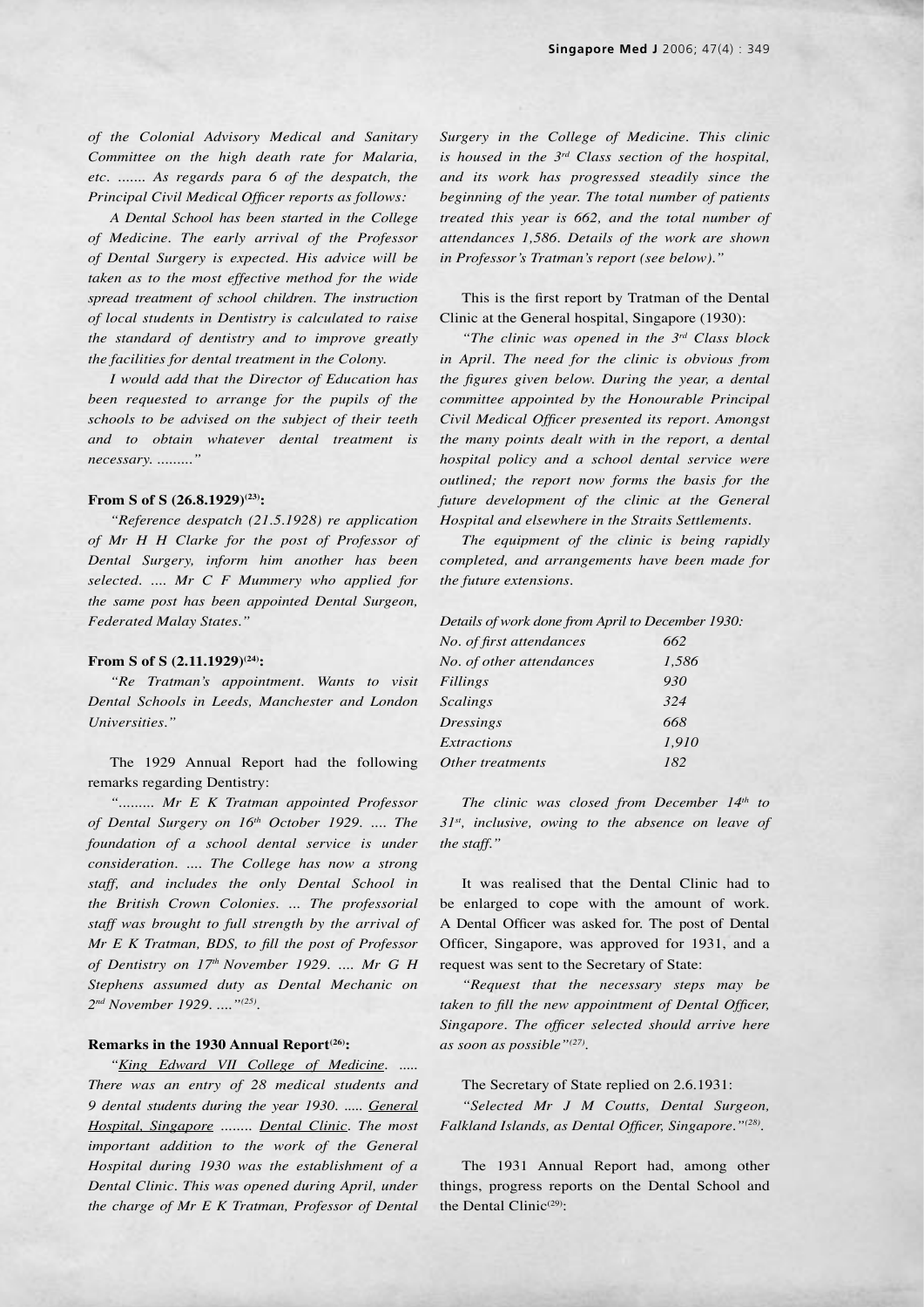*"Mr J M Coutts was appointed Dental Officer, Singapore, on 4th September 1931. .......*

*School Hygiene. ........ In the cities where dental defects are serious, more children are now being sent to the dentists. There is now a dental clinic in Singapore under the charge of the Professor of Dental Surgery, who also treats school children, assisted by a Dental Officer. ....*

*King Edward VII College of Medicine. ...... There was an entry of 32 medical students and 4 dental students during the year 1931. .....*

*Dental School. Considerable progress was made in the organisation of the Dental School. The senior students entered their fourth year and made satisfactory progress. The junior students attended courses in practical dental mechanics and metallurgy in addition to their other subjects. The dental mechanics laboratory was extended. An additional surgery containing three chairs was completed. The personnel was increased by the appointment of a Dental Officer who assists the Professor of Dental Surgery in his hospital duties and is available for the supervision of the clinical work of the students.*

*Annual Report of the Dental Department of the General Hospital, Singapore.*

*The past year, 1931, has been a busy one for the Dental Department, the number of patients applying for treatment showing a marked increase over those of 1930 even after making due allowance for the fact that the department was only open for the last months of the earlier year.*

*The accommodation for students in the Dental Mechanics Laboratory has been increased from 5 to 18 by converting a wide verandah into an extension of the laboratory. The surgical part of the department was extended by the addition of a surgery containing three dental chairs and accessory fittings; at the same time, the department store was moved so as to be in the department and not a long distance from it.*

*The operating staff has been increased by the appointment of an European Dental Officer who assumed duties early in October; the staff of the mechanical laboratory has been increased by the appointment of an assistant (Chinese) dental mechanic in April.*

*In addition to the above, two students commenced treatment of patients on the surgical side from July 15th onwards; but though the students represent an increase in the operating staff, yet their presence has naturally meant that a larger portion of the time of the qualified staff that was formerly devoted to the treatment of patients has had to be devoted to the further training and supervision of students.*

*Another feature of the year has been the great increase in the number of in-patients of the Hospital, who have been sent to the department for examination and report on the condition of their mouths with a view to the relationship of the mouth's condition to the general condition; it has been surprising to find in the majority of cases that the mouth was in a bad condition, and this amongst classes of patients whom one would expect to be reasonably careful of their oral hygiene.*

*The financial state of the country has caused the temporary abandonment of the new out-patient department of the Hospital and, therefore, of the new dental department which was included in the plans of this proposed building.*

*The figures of the attendances for the year and the treatment given appear below; the figures include two cases of compound fracture of the mandible, several cases of fractures of the maxilla, and five cases of osteomyelitis of the mandible that have been treated in the department. In addition, the department has been called upon to make a number of special plates and moulds for radium treatment of the mouth, face and neck, and to make a special splint for a case of paralysis of the arm and hand. The attendances for dentures represent a total of 178 finished dentures either in the form of full or partial cases.*

| Number of first attendances | 1,306 |
|-----------------------------|-------|
| Number of other attendances | 5,761 |
| <b>Fillings</b>             | 1,713 |
| <b>Scalings</b>             | 590   |
| <b>Dressings</b>            | 3,045 |
| Teeth extracted             | 4,625 |
| Attendances for dentures    | 632"  |

Relevant extracts from the 1932 Annual Report reported further progress in the Dental School and Dental Clinic<sup>(30)</sup>:

*"King Edward VII College of Medicine. ....... There was an entry of 20 medical and 15 dental students during the year 1932. .... There were 140 students including 25 dental students at the college at the end of the year.*

*The Dental School. As a result of the work in former years becoming more widely known there were more applications for admission as dental students than could be accepted. 15 students entered in June 1932. The usual courses were given; the attendance at classes has been good and the general progress of the students has been satisfactory.*

*Regulations for a special three years dental course for medical practitioners and for a combined medical and dental course were approved. A short*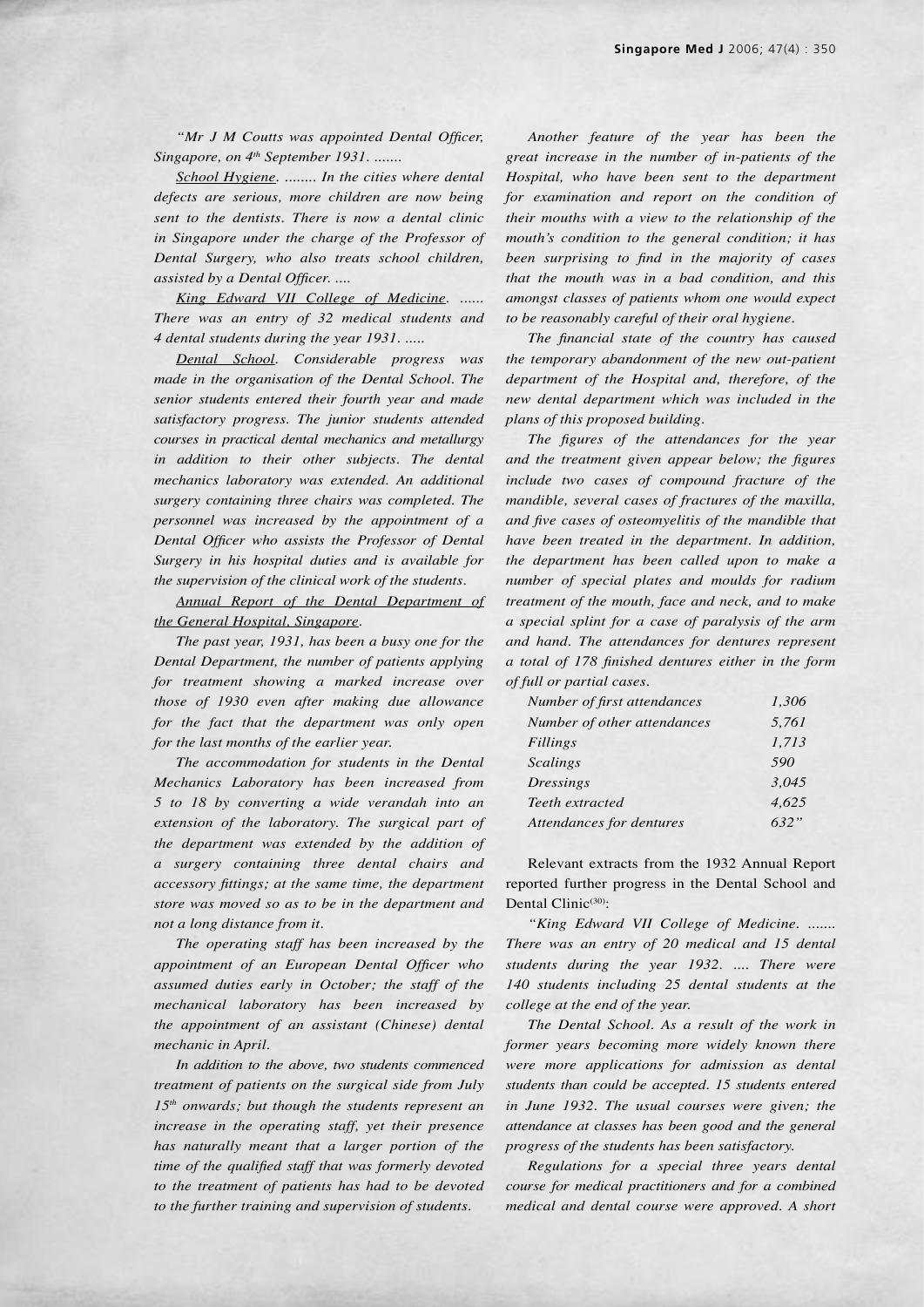*course of instruction in dental surgery to final year medical students was instituted. The Dental School can now be regarded as firmly established.*

*General Hospital, Singapore. .... Dental Clinic. The work of this department continued to expand; there were 2,492 new cases, attendances numbered 12,969. ..*

*Annual Report of the Dental Department, General Hospital. The past year has shown a marked increase in the number of patients coming to or being sent to the department for treatment. It is perhaps well to emphasize that one of the aims of the department is to provide complete dental treatment for all patients attending there, it has never been intended that patients should come for emergency treatment only; the basis of treatment is that the patient attends for advice as to what treatment is necessary and he can then decide whether or not to undergo the treatment. If he agrees to the treatment recommended then the department proceeds with that treatment; if he does not agree then the department undertakes no treatment at all.*

*There have been no additions to the operating staff or to that of the mechanical laboratory. During the year several more students have progressed sufficiently to make artificial dentures for actual patients and this has enabled the department to deal with the very large increase in that side of its work.*

*Remarkable increase in the work of the department. ...... The accomplishment of so much in the way of treatment has only been possible by the loyal co-operation of both staff and students, who, when the trying nature of the work is considered, have worked long hours throughout the year. The Clinic is open continuously on week*days for over  $7^{1/2}$  hours (Saturdays  $4^{1/2}$  hours) *and Sundays for emergency for an hour in the morning. Further, the hours over which the Clinic is open do not, by any means, constitute the full number of hours of work put in by staff and students.*

*Out of 2,492 new patients seen during the year, 922 or 36.9% were Government servants (including wives and families), so that approximately two-thirds of the patients are members of the general public.*

*On the financial side every effort has been made to collect revenue; but the class of patients of the general public and a large proportion of the Government servants accepted for treatment at the clinic are so poor that the low basic scale of fees can seldom be applied; this scale is based*  *on the actual cost of materials used and the two main items are fillings at \$1.00 each and dentures at \$1.00 per tooth."*

In February 1933, Ordinance IV of 1933 amended the King Edward VII College of Medicine Ordinance to legally establish a School of Dentistry and to provide for the grant of a diploma in dental surgery as the College was soon to graduate its first batch of dental surgeons. Two important subsections were:

*"Section 20 (2). The Council may grant to such students of the College of Medicine as have passed at the College of Medicine an examination in dental surgery, hereinafter called a qualifying examination, diplomas as licentiates of the College of Medicine in dental surgery."*

*"Section 23 (2). Every holder of a diploma as a licentiate of the College of Medicine in dental surgery shall be entitled to be registered under Ordinance No. 202 (Dentists' Registration) and to practise dentistry accordingly."*

The 1933 Registration of Dentists Bill was read the first time in the Legislative Council on May 1, 1933. The second reading, committee stage and third reading were on July 31, 1933. This new more comprehensive Ordinance, XVI of 1933, "An Ordinance to provide for the Registration of Dentists" repealed the 1924 Ordinance.

Professor E K Tratman proceeded on leave on April 28, 1933. He returned from leave and resumed duty as Professor of Dental Surgery on December 22, 1933. During his absence Mr C F Mummery (on loan from the Federated Malay States) acted as Professor of Dental Surgery. Mr J M Coutts, Dental Officer, Singapore, was lent to the Federated Malay States to take Mummery's place<sup>(31)</sup>.

The first two dental graduates obtained their Diplomas during 1933. There were 151 students including 37 dental students at the College of Medicine in December 1933 as against 140 in December 1932(31).

More extracts from the 1933 Annual Report<sup>(31)</sup>:

*"School Hygiene. ...... Regular dental treatment is offered to pupils and free transport is provided between the outlying schools and the dental clinic. ......*

*General Hospital. Dental Clinic. The work of this department continued to expand; there were 2,920 new cases with 15,119 attendances, compared with 2,492 new cases and 12,969 attendances in 1932. ......*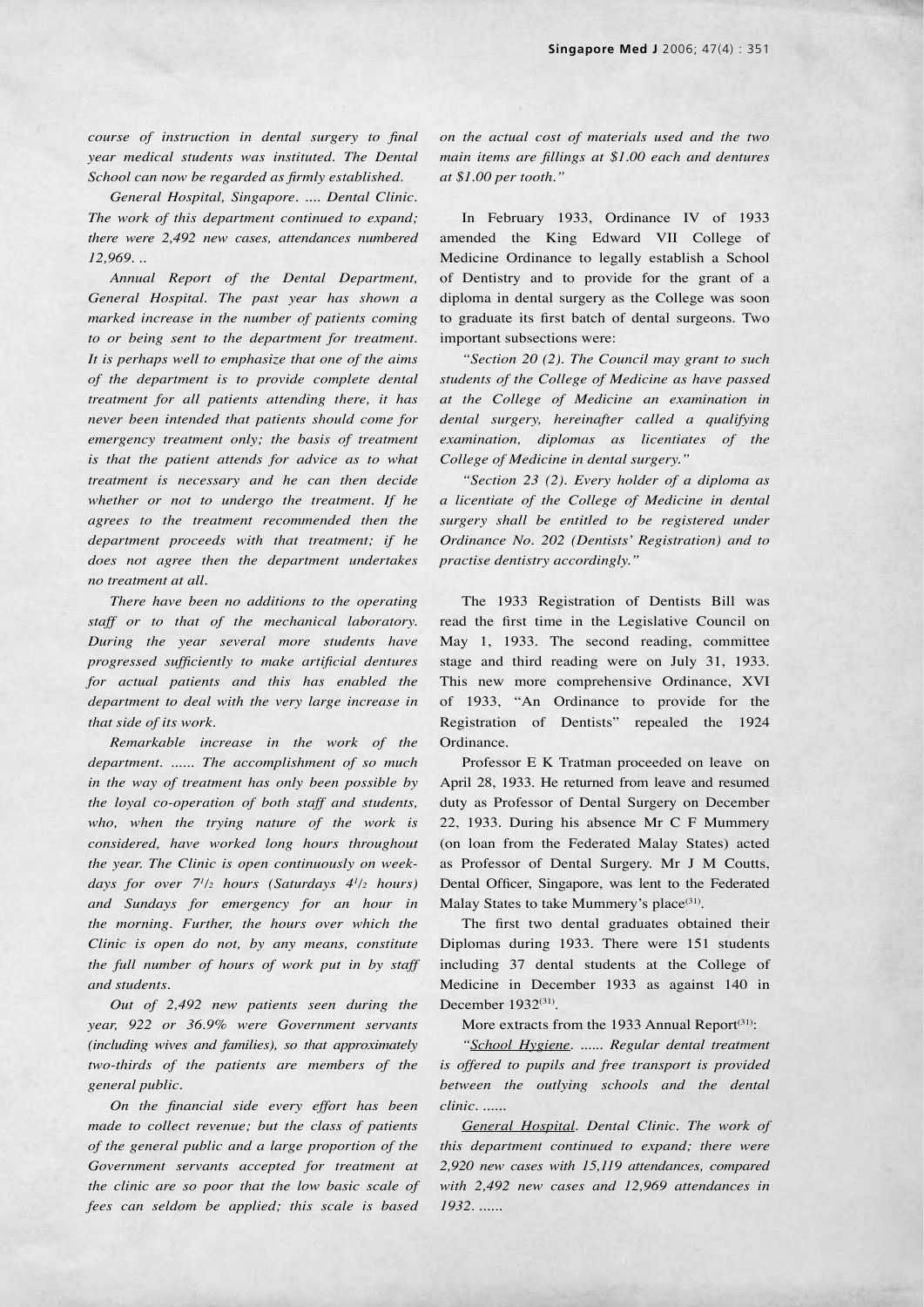*Annual report of the Dental Department. The past year has once more seen an increase in the number of patients attending the department for treatment over those of the previous year. The actual increase is approximately 17%.*

*Owing to the absence on leave of the Professor of Dental Surgery the clinical staff was reduced by one. Mr C F Mummery acted as Professor of Dental Surgery from the end of April till the latter part of December. One of the first two students to qualify, was employed from March onwards as an Assistant Dental Officer, his duties are those usually carried out by the European Dental Officer attached to the General Hospital.*

*The clinic is open for the treatment of patients daily from 8.30a.m. till 4.00p.m. continuously (Saturdays till 12.30p.m.) and on Sundays and all public holidays for an hour or more in the mornings. The work of the department was handicapped for part of the year by structural alterations (which were not completed to schedule). These provided for an extension of the mechanical laboratory and the provision of an additional surgery.*

*Out of 2,920 patients seen during the year, only 834 were Government servants or 29.12% – a marked decrease on the percentage of the previous year and also in the actual number. In spite of this, it is estimated that out of a total revenue of \$3,391, collected in small amounts, Government servants contributed at least twothirds; so that in every way, it is the general public and not the Government servants who are deriving most benefit from the clinic. ........ The vast majority of the patients pay nothing at all for extractions, fillings and scaling, or if they pay, the amount is very small. Dentures are paid for, as far as possible, on the basis of the bare cost of materials used, no charge being made, as a rule, for time and skill required in their production. In other words, the clinic is for the treatment of the poor and every effort is made to prevent abuse of the clinic by patients who can afford to go to private dentists. If the clinic could have collected fees on the basic scale for all the treatment that has been carried out, the revenue would be approximately \$15,000, a sum exceeding the total annual recurrent votes, exclusive of salaries, of the department."*

In April 1934, a new post of Assistant Dental Officer for the Dental Clinic of the Outpatient Department, General Hospital, Singapore, was approved<sup>(32)</sup>.

Certain new appointments in the Medical Department related to Dentistry were asked for by

- the Governor to be included in the 1935 Estimates:
- *"1. Inspecting Officer, Dental Board, Singapore.*
- *2. Dental Officer and Lecturer in Dental Mechanics.*
- *3. Secretary to the Principal, College of Medicine, because of more work including development of Dental School(33)."*

## Remarks from the 1935 Annual Report<sup>(34)</sup>:

*"King Edward VII College of Medicine. The College maintained a full curriculum of medical and dental courses during the year, and there was an entry of 18 medical and 17 dental students when the academic year commenced in June. The dental course is proving increasingly attractive to local students, and there are now 49 dental students in various stages of training. It is hoped that eventually a large number of the untrained and unqualified dentists now practising throughout Malaya will be replaced by properly qualified dental surgeons from the College of Medicine and that skilled dental surgeons will then be available*  for practice amongst the public in the smaller *towns and areas not now so served. ......*

*Dental Clinic. The Dental Clinic at the General Hospital has developed rapidly during the year. .......*

*Provision has been made for the appointment in 1936 of an additional Dental Officer and Lecturer in Dental Mechanics. .......*

*King Edward VII College of Medicine. .... The Departments of Anatomy and Physiology provide full courses, and in Anatomy the Professor's duties include tuition of dental students and a special course in Dental Anatomy. .... A course in elementary dental surgery (to medical students) by the Professor of Dental Surgery. ...."*

By 1935, Penang was still behind Singapore in dental facilities. The Governor complained to the Secretary of State<sup>(35)</sup>:

*"The failure of the Government to provide such facilities in Penang is the more remarkable for the reason that in Singapore we have a Professor of Dental Surgery and a Government Dental Officer, and are proposing to equip a new and enlarged dental clinic and out-patients department at the Singapore General Hospital. ......"*

Tratman reported in the 1935 Annual Report as follows(34):

*"The work in the Dental Clinic at the General Hospital has shown a further increase during the year. Since it was opened in April 1930, the number*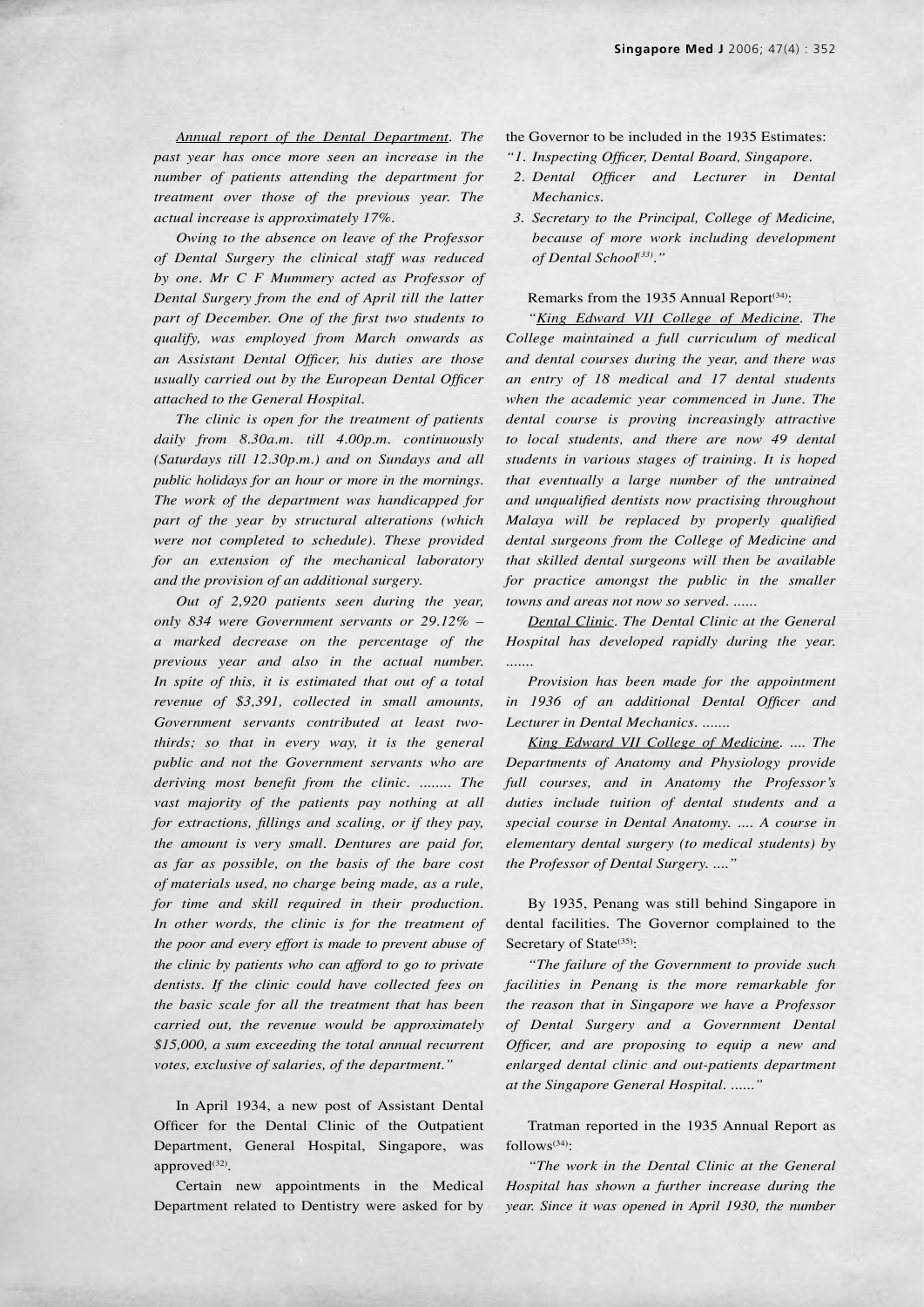*of attendances has increased from 2,248 in 1930 to 20,122 in 1934 and 21,798 in 1935. The clinic is in charge of Professor E K Tratman, Professor of Dental Surgery, and the patients are utilised for the practical instruction of students attending the dental course of the King Edward VII College of Medicine.*

*The accommodation which had been improvised at the inception of the Clinic from existing rooms and wards in the General Hospital is quite inadequate for the rapidly expanding needs of the clinic, and provision of a building to house the Dental Clinic and School has been approved and will be constructed during 1936. ......"*

On August 2, 1936, the Governor informed the Secretary of State:

*"The building of the new Dental Clinic will commence this year. When this building has been completed, the space occupied by the present Dental Clinic will be added to the Outpatient Department in the General Hospital, which will then occupy the whole ground floor of this section of the hospital. .....(36).*

In 1936, hopes were expressed that the dental diploma would be recognised by the General Medical Council in the near future. The building of the new Dental Clinic was reported to be delayed, and new staff were appointed:

*"The standard of teaching and equipment both in the College and the teaching hospitals is high.*  ...... The medical diploma is recognised by the *British Medical Council. It is hoped that the dental diploma will also be recognised in 1939 after the next visit of the Inspecting Officer of the General Medical Council. .....*

*Various research investigations were carried out by the Professor of Dental Surgery. In June 1936, there were 66 dental students in the College of Medicine of whom 8 were women students. .... Owing the various delays work on the new Dental Clinic was not commenced before the end of the year.*

*The appointment of Lecturer in Dental Mechanics and Metallurgy was filled in January 1936, and an additional Dental Officer (Mr S W Harding) arrived in Singapore (4th July 1936). In October, a full-time Assistant Dental Officer was appointed. .....(37)".*

Further steps were taken regarding recognition of the dental diploma. The Governor's despatch to the Secretary of State requested:

*"With reference to Sir Andrew Caldecott's despatch No. 27 dated the 6th February 1935, I have the honour to inform you that the Council of the King Edward VII College of Medicine, Singapore, desire that the next Visitor from the General Medical Council should be invited to inspect the Dental School as well as the Medical School with a view to the recognition of the Diploma of L.D.S. Singapore. ...... Any date after March 1938 would be suitable. .....(38).*

It was reported in 1937 that Mr S W Harding, LDS, Dental Officer, died at the age of 42 years. There were two new dental appointments: Lady Dental Officer (Miss M King) and Dental officer (Mr D Maclachlan). The construction of the new Dental Clinic at the General Hospital commenced. The staff of the department consisted of the Professor of Dental Surgery, the Lecturer in Mechanics and Metallurgy, one Dental Officer, one Assistant Dental Officer and the Instructor in Dental Mechanics<sup>(39)</sup>.

The Registration of Dentists Ordinance was amended in May 1938. This sub-section which allowed certain persons to practise dentistry without having been registered under the Ordinance was deleted:

*"The practice of Indian, Chinese or other Asiatic systems of dentistry by persons practising tooth extraction only, provided that they do not make use of or administer or cause to be administered any deleterious drug or any anaesthetic, or use or cause to be used any hypodermic or dental syringe,"*

The new and up-to-date dental clinic at the General Hospital, Singapore was completed and opened in June 1938. The old buildings were converted into an outpatient section of the hospital $(40)$ .

The description of the new Dental Clinic is quoted verbatim as it is of great historical interest:

*"The new building was completed and occupied in June 1938. The clinic is situated within the grounds of the General Hospital and adjacent to the Outpatients Department. The building was designed as a teaching unit wherein all the purely dental subjects are taught. It provides adequate accommodation and teaching facilities for the dental school; as teaching involves the treatment of patients it provides facilities for the treatment of some of the poor of Singapore. It was not designed as a clinic for treating school children though about one-third of the patients are children of pre-school or school age.*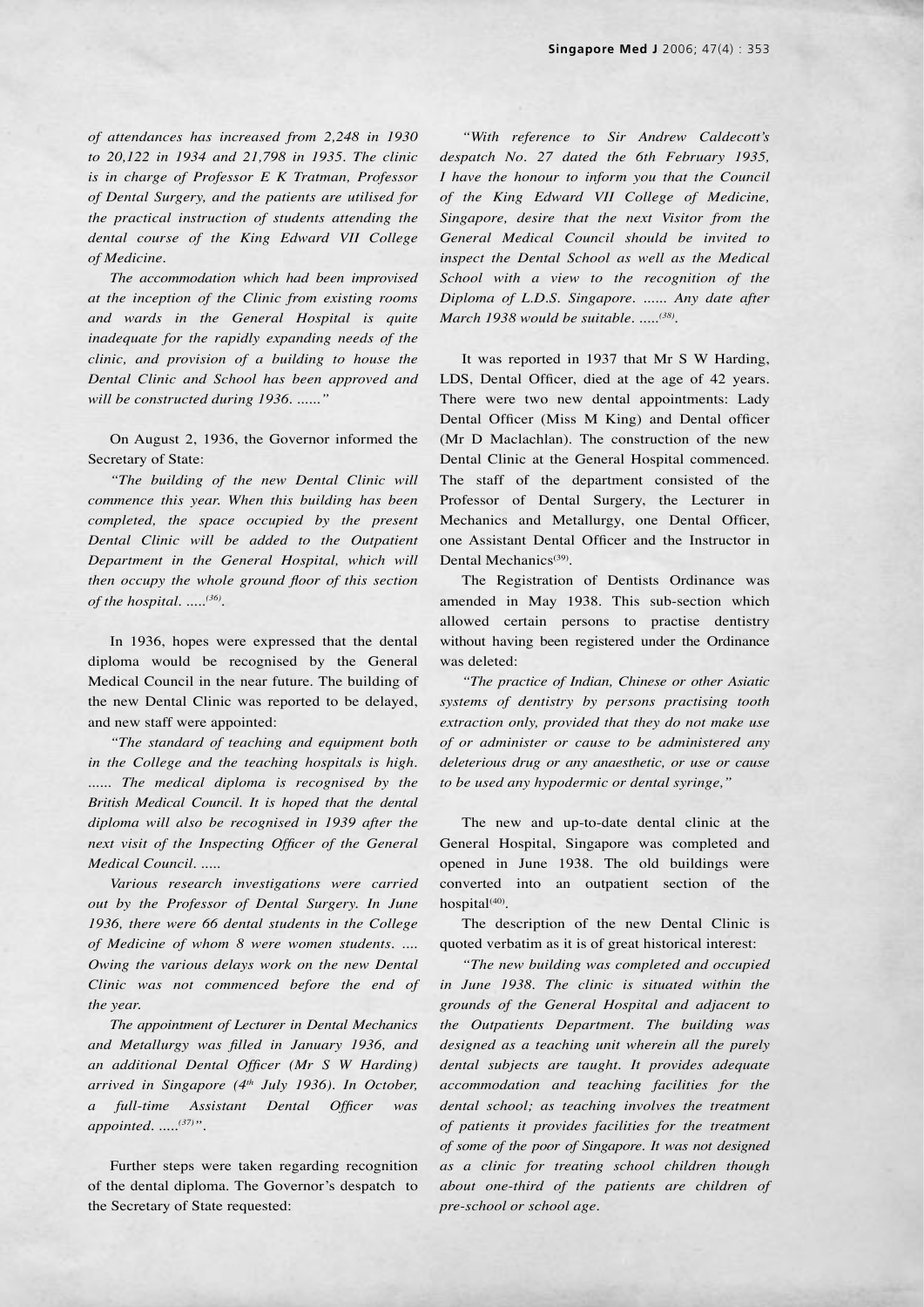*A central waiting hall gives access to all rooms used by general patients. Opposite the entrance is an office where necessary particulars of patients are taken and where records are kept. On the right is the ʻunit' for extractions under general anaesthetics and for oral surgery. This consists of male and female recovery rooms. On the left the ʻunit' is repeated for extraction and operations under local anaesthetics, but here there are two dental chairs.*

*On the left front is the examination room where all new patients are first seen and allocated to divisions for treatment. Here is also the ʻconservation' or filling room devoted to fillings of all kinds. In this room are twenty-six units comprising a dental chair, spittoon and instrument cabinet. Four electric engines are available and a small laboratory for casting crowns, inlays, etc.*

*On the right front is the room for prosthetics (chairside procedures for making and fitting artificial dentures). This room is also used for orthodontic treatments. (Six dental chairs and spittoons are installed).*

*At the right end of the building are dark rooms for trans-illumination X-rays and photography (all are important for diagnostic and teaching purposes), a demonstration room and office for the Professor of Dental Surgery. In the basement all the complex plumbing necessary is open for inspection and therefore for easy repairs. The first floor is for students only, no patients. Cloak rooms for male and female students and staff.*

*The lecture room has tiered benches and forced ventilation so that the room can be used with the windows shut and darkened for showing lantern slides and films. The museum is primarily the dental pathology museum. There is a store, and a dummy room where the students work on dummy patients and complete a course in operative dental surgery before being allowed to treat actual patients.*

*Dental anatomy and dental pathology laboratory, with a small research laboratory. Classes of twelve students can be accommodated.*

*Laboratory for instruction on dental materials including their chemical and physical properties (commonly known as the metallurgy laboratory). The dental mechanics laboratory seats fifty-five students. Here the students practise making various types of artificial dentures and other mechanical appliances for the mouth. Dentures for actual patients are also made here."*

In the course of the year, a number of newly-qualified and appointed medical officers (locally appointed) received instruction in dental anaesthetics in the department.

During the Japanese Occupation of Singapore, the Government Dental Clinic was at Chuo Byoin (Kandang Kerbau Hospital, which was then used as a general hospital). The following were the senior officers: Dr Ito (Japanese head of department), Dr Lim Choon Guan, Dr Tay Teck Eng, Mr J A Jansen (then a dental student) as dental mechanic.

After the Japanese surrender, there was about six months of British Military Administration and the Civil Government of Singapore took over on April 1, 1946. Its first annual medical report (April 1 to December 31, 1946) had this to say about dentistry<sup>(41)</sup>:

*"It is regrettable that no Dental Service is available for Singapore's school children, as this service is very badly needed and the position is likely to get worse unless it is tackled immediately and on a large scale. In the course of routine School Medical Inspections, a high percentage of the children examined showed dental defects.*

*The Dental Department, in common with others, has functioned with a greatly reduced staff, partly drawn from the Kind Edward VII College of Medicine and partly from the General Hospital.*

*There has been a considerable increase in the number of cases of major disease and injury. Traffic accidents and to a less extent industrial accidents and gang fights have contributed to an increase in jaw injuries. It is estimated that the time spent on this type of case represents the half time of one officer. There is also a marked increase in the number of cases of serious injury resulting from unskilled interference; the use of modern drugs has prevented a high mortality in this type of injury.*

*Dental and oral disease affects not less than 90% of the school-going population.*

*A detailed scheme for the School Dental Service and the Dental Department has been put up by the Professor of Dental Surgery in conjunction with the Government Health Department to cover the next 10 to 15 years."*

How this scheme was implemented will not be covered in this article.

#### **REFERENCES**

- 1. Lee YK. Dental practice in early Singapore (1819-1869). Br Dent J 1972; 133:155-60.
- 2. Yong SL, Yip WK. Djeng SK, eds. Dental Education in Singapore, the first fifty years. Faculty of Dentistry, National University of Singapore, 1979.
- 3. Ho KH, Keng SB, Tay DKL, eds. 60 years of Dental Education (1929- 1989). Faculty of Dentistry, National University of Singapore, 1989.